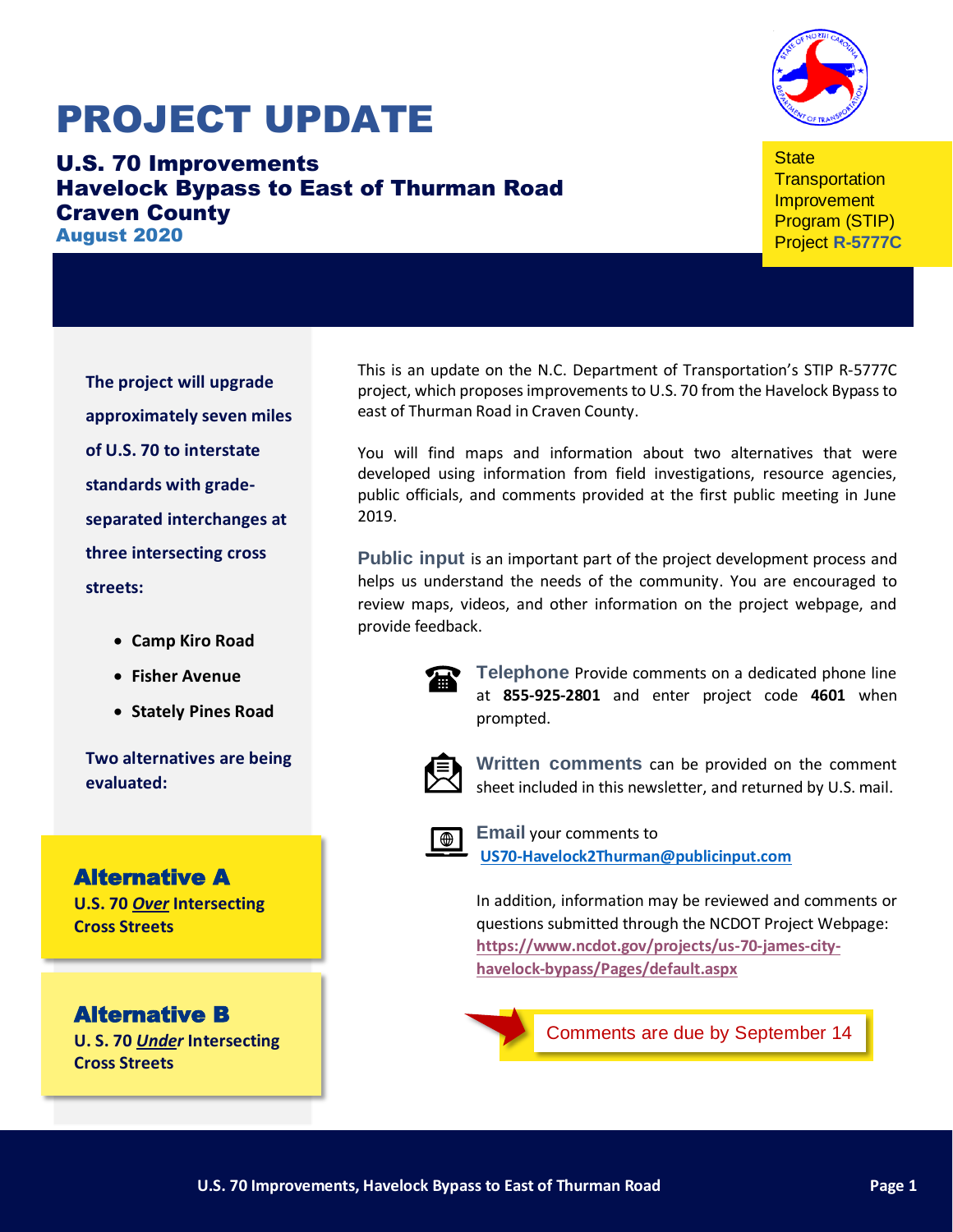



The NCDOT proposes to upgrade U.S. 70 to interstate standards from the Havelock Bypass to east of Thurman Road in Craven County. This is one of several projects that NCDOT is working on to improve the U.S. 70 Corridor. The project is intended to improve regional mobility, assist economic development in primarily rural areas of eastern North Carolina, provide a closer interstate connection to the Port of Morehead City, benefit military interconnectivity, and make the corridor safer by reducing intersections. In May 2016, the U.S. 70 Corridor was designated as the Future I-42 between I-40 and Morehead City.

The project would construct approximately sevenmiles of interstate with grade-separated interchanges at three locations:

- **West Camp Kiro Road/East Camp Kiro Road (S.R. 1112)**
- **West Fisher Avenue/East Fisher Avenue (S.R. 1104)**
- **Stately Pines Road (S.R. 1106)**

Driveways, intersections, and median crossovers will be removed, and service roads extended along portions of the project to provide access for property owners and to ensure mobility for local traffic. At the interchanges, roundabouts will be constructed where the U.S. 70 on/off ramps connect to the intersecting cross streets.

**Traffic forecasts** were completed for U.S. 70 and the surrounding road network through the design year of 2045. Volumes indicate that additional travel lanes on this section of U.S. 70 are not needed as part of this project, however, the designs for the roadway and bridge structures were developed to allow for any future widening of U.S. 70 to occur towards the median. This approach means that overpasses constructed under this R-5777C project would not need to be replaced if the road needs to be widened in the future.

**Coordination with adjacent projects** has occurred throughout the planning process. The traffic forecasts and analysis and preliminary designs for this project, R-5777C, take into account the work on two adjacent U.S. 70 projects: the Havelock Bypass (R-1015) currently under construction; and, James City Improvements (STIP projects U-5713 and R-5777AB) scheduled to begin construction in 2021.

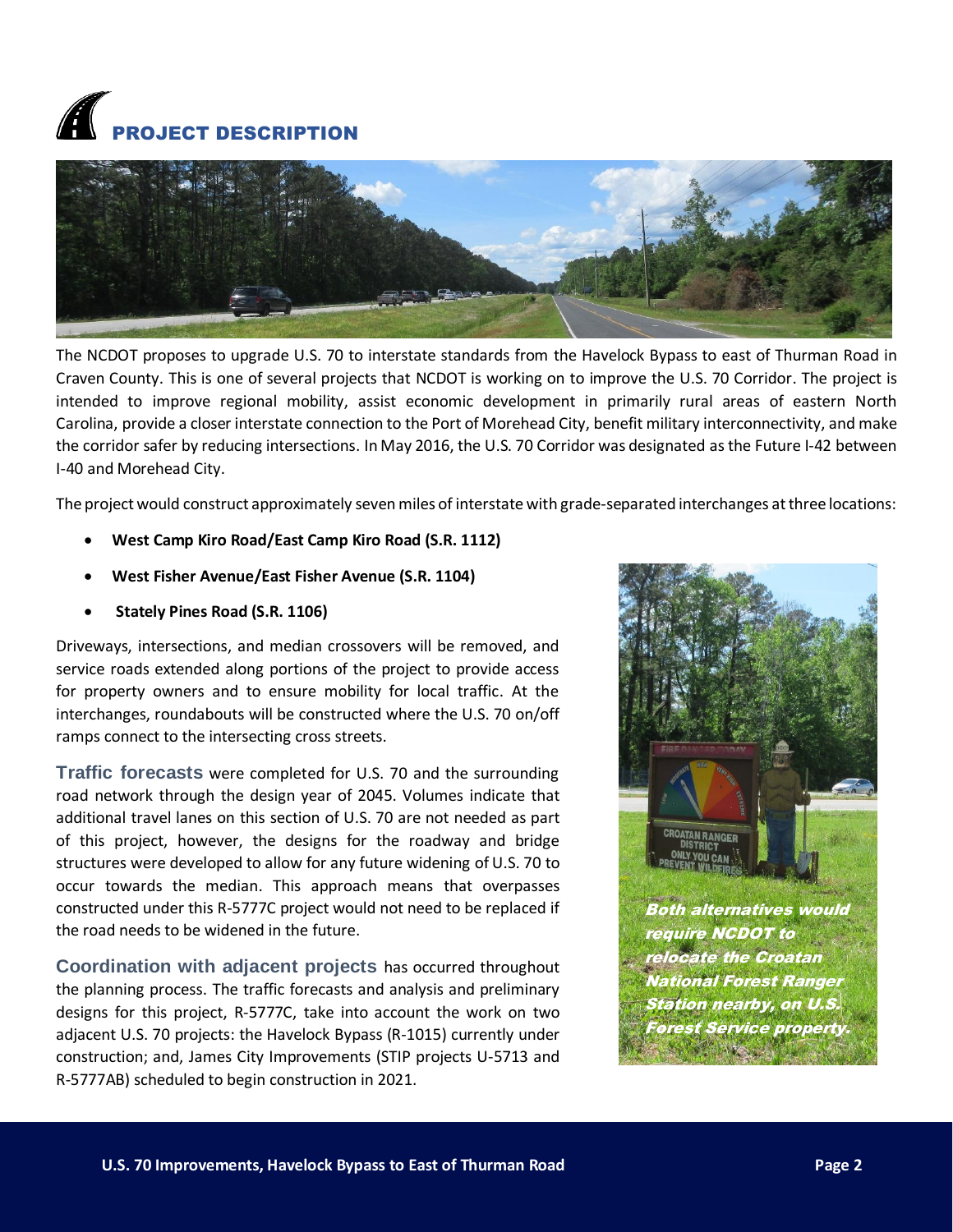**Design-Build** is the contracting approach that will be used for the final design and construction of this project. The design-build process allows NCDOT to contract with a team of designers and contractors that is responsible for the final design, right-of-way acquisition, and construction of a project. Because the design-build team can begin construction while they finish the design and right-of-way acquisition, the project can be completed more quickly than the traditional "designbid-build" process.



*NCDOT anticipates no daytime lane closures will be allowed during the construction of this project. However, residents should still anticipate traffic delays and lane shifts during construction.* 

#### ALTERNATIVES

Maps and videos of the two alternatives, along with a video explaining how to read the maps can be found on the project webpage **<https://www.ncdot.gov/projects/us-70-james-city-havelock-bypass/Pages/default.aspx>**

#### **Alternative A - U.S. 70 Over Intersecting Cross Streets**

Local traffic would be provided access across U.S. 70 at grade-separated interchanges, with U.S. 70 crossing over three major intersecting streets on bridges.

- Stately Pines Road would remain at approximately the same elevation, but would be shifted horizontally to the south and extended to the west to cross under U.S. 70, then connect to a new service road on the west side of U.S. 70. The designs avoid impacts to several Craven County water pump sites on the east side of U.S. 70.
- West Fisher Road/East Fisher Avenue would remain at approximately the same location and elevation, crossing under U.S. 70.
- The Croatan National Forest Ranger Station would be relocated to a new site further east on East Fisher Avenue.
- West Camp Kiro Road/East Camp Kiro Road would remain at approximately the same location and elevation, crossing under U.S. 70.
- A smaller amount of property (in acres) would need to be acquired for new right-of-way and control of access compared to Alternative B.
- A smaller number of total relocations (41) is anticipated in comparison to Alternative B (47), consisting of 33 residential properties, seven businesses, and one church/non-profit.
- Approximately 1.7 acres of wetlands would be impacted, the same as Alternative B. Impacts to streams would be slightly higher for Alternative A, 1,696 linear feet of impacts compared to 1,682 linear feet for Alternative B.

#### **Alternative B - U.S. 70 Under Intersecting Cross Streets**

Local traffic would be provided access across U.S. 70 at grade-separated interchanges, with U.S. 70 crossing under three major intersecting streets (i.e. intersecting streets would cross over U.S. 70 on bridges).

- U.S. 70 would remain at approximately the same elevation.
- Stately Pines Road would be shifted to the south and would be extended to the west, crossing over U.S. 70 on a bridge, then connected to a new service road on the west side of U.S. 70. The designs avoid impacts to several Craven County water pump sites on the east side of U.S. 70.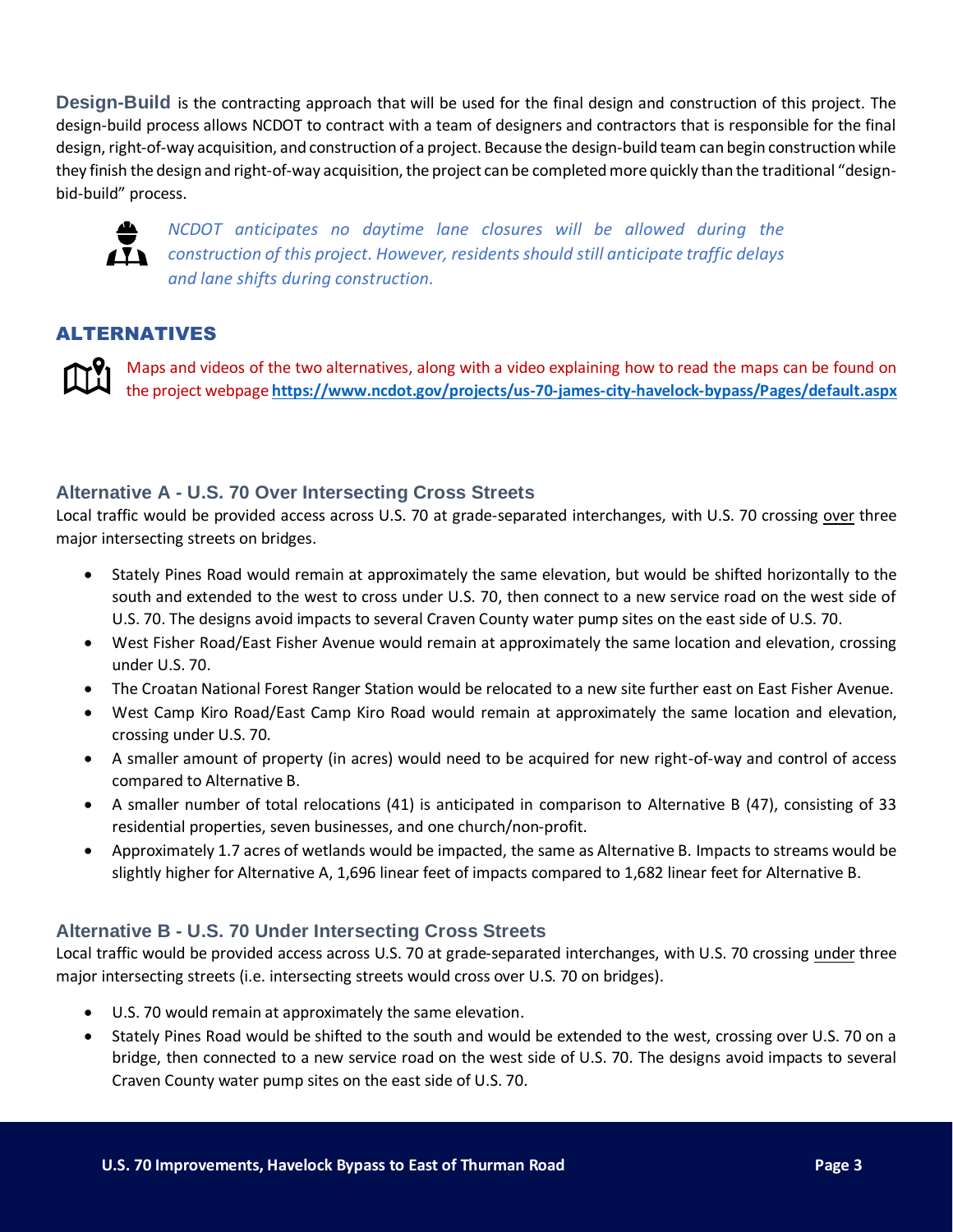- West Fisher Road/East Fisher Avenue would be shifted to the south to minimize property impacts, and bridges would carry the road over U.S. 70 and the North Carolina Railroad corridor.
- The Croatan National Forest Ranger Station would be relocated to a new site further east on East Fisher Avenue.
- West Camp Kiro Road/East Camp Kiro Road would remain at approximately the same location but bridges would carry the road over U.S. 70 and the NCRR railroad.
- A larger amount of property (in acres) would need to be acquired for new right-of-way and control of access compared to Alternative A.
- A higher number of total relocations (47) is anticipated in comparison to Alternative A (41), consisting of 38 residential properties, seven businesses, and two places of worship/non-profits.
- Approximately 1.7 acres of wetlands would be impacted, the same as Alternative A. Impacts to streams would be slightly lower for Alternative B, 1,682 linear feet of impacts compared to 1,696 linear feet for Alternative A.

| <b>Table 1- Impacts to Human and Natural Resources by Alternative</b> |                                                                     |                                                               |  |  |  |
|-----------------------------------------------------------------------|---------------------------------------------------------------------|---------------------------------------------------------------|--|--|--|
| <b>Human and Natural Resources</b>                                    | <b>Alternative A</b><br><b>U.S. 70 Over</b><br><b>Cross Streets</b> | <b>Alternative B</b><br>U.S. 70 Under<br><b>Cross Streets</b> |  |  |  |
| Potential New Right-of-way (acres)                                    | 94.3                                                                | 104.6                                                         |  |  |  |
| Potential Controlled Access (acres)                                   | 57.7                                                                | 63.7                                                          |  |  |  |
| <b>Temporary Construction Easement (acres)</b>                        | 0.7                                                                 | 0.7                                                           |  |  |  |
| <b>Residential Relocations</b>                                        | 33                                                                  | 38                                                            |  |  |  |
| <b>Business Relocations</b>                                           | 7                                                                   | 7                                                             |  |  |  |
| Farms                                                                 | 0                                                                   | 0                                                             |  |  |  |
| Non-Profit/Place of Worship Relocations                               | 1                                                                   | 2                                                             |  |  |  |
| Streams (linear feet)                                                 | 1,696                                                               | 1,682                                                         |  |  |  |
| Wetlands (acres)                                                      | 1.7                                                                 | 1.7                                                           |  |  |  |

| <b>Table 2- Estimated Costs by Alternative*</b> |                                                                     |                                                               |  |  |  |  |  |
|-------------------------------------------------|---------------------------------------------------------------------|---------------------------------------------------------------|--|--|--|--|--|
| <b>Cost Category</b>                            | <b>Alternative A</b><br><b>U.S. 70 Over</b><br><b>Cross Streets</b> | <b>Alternative B</b><br>U.S. 70 Under<br><b>Cross Streets</b> |  |  |  |  |  |
| <b>Utilities</b>                                | \$29,657,290                                                        | \$31,037,552                                                  |  |  |  |  |  |
| <b>Property Acquisition</b>                     | \$26,454,935                                                        | \$29,130,480                                                  |  |  |  |  |  |
| Construction                                    | \$124,400,000                                                       | \$147,000,000                                                 |  |  |  |  |  |
| <b>Total</b>                                    | \$180,512,225                                                       | \$207,168,032                                                 |  |  |  |  |  |

\*NCDOT, June 2020. Costs are estimates and subject to change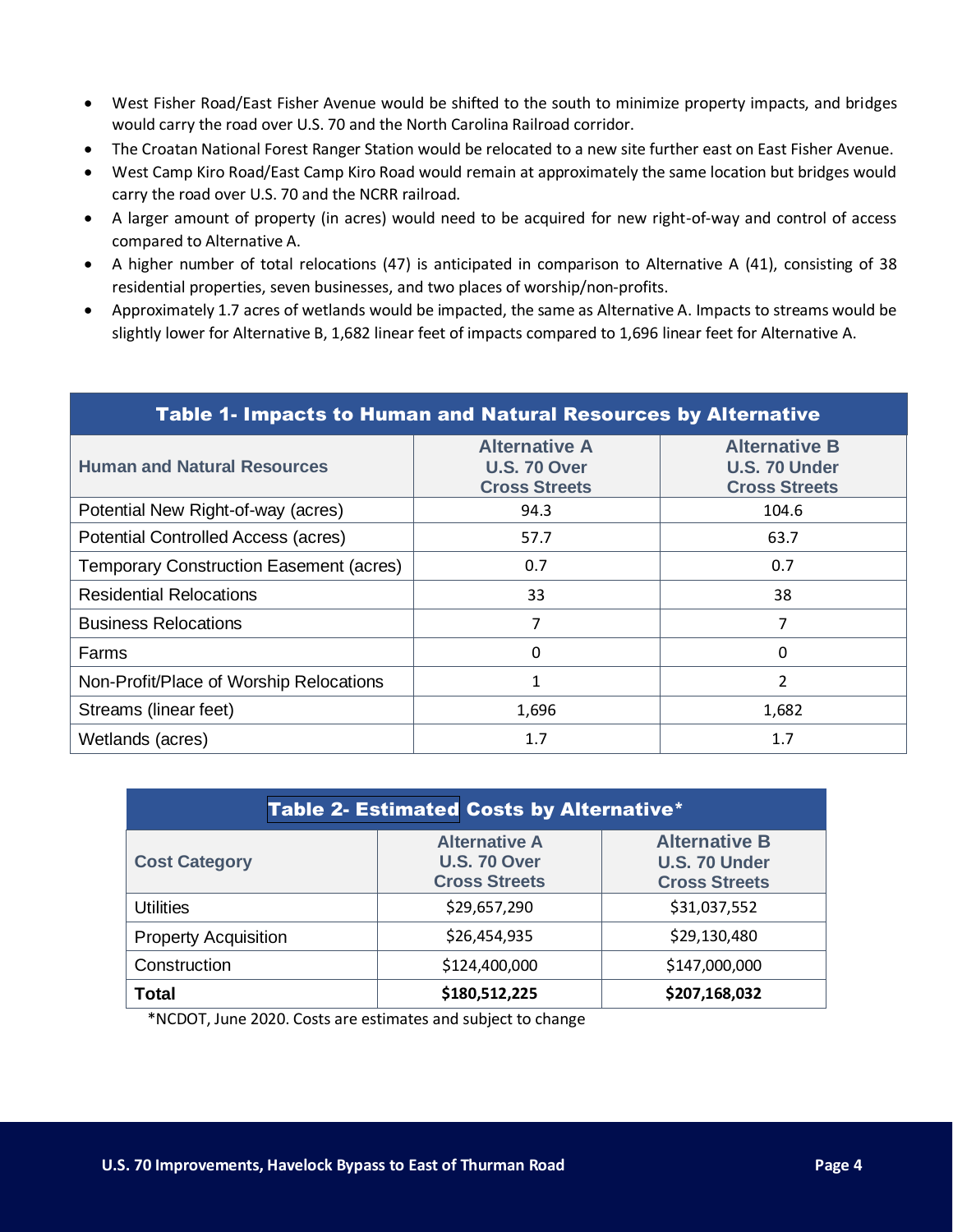#### TYPICAL ROADWAY CROSS SECTIONS





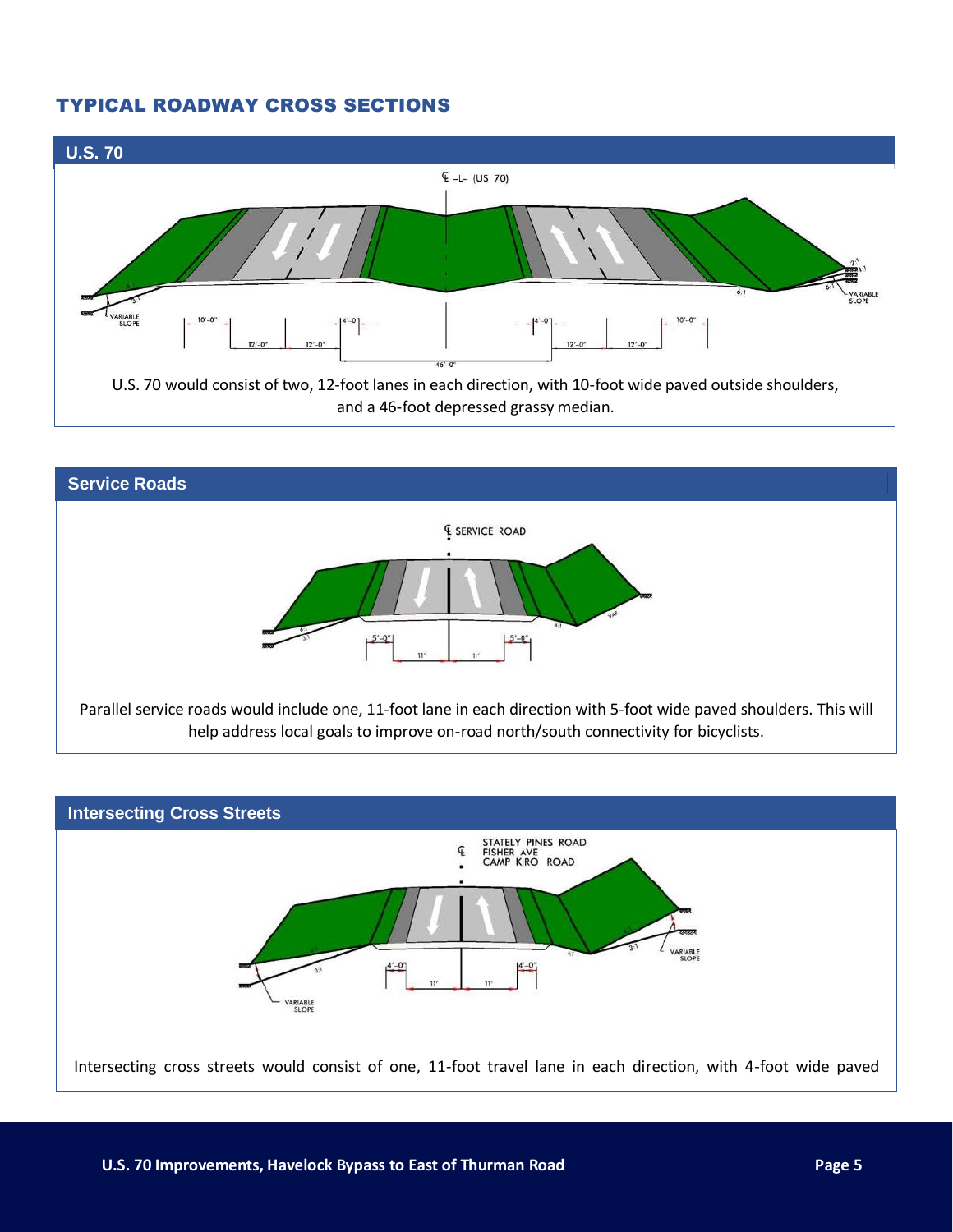### 睜

⊕

#### **WHAT HAPPENS NEXT?**

The project team will evaluate public comments received through Sept 14. The project team will prepare responses to comments received, which will be posted on the project website. Public comments will be considered during selection of a preferred alternative, along with input received from other stakeholders. A Federal Categorial Exclusion (CE) will be prepared to document costs and potential impacts from the preferred alternative. A completed and signed CE environmental document will allow NCDOT to begin right-of-way acquisition and construction of the project. The project has been funded for completion of planning and environmental studies through right-of-way acquisition and construction.



#### HOW TO STAY INFORMED

Information about Project R-5777C: U.S. 70 Improvements from the Havelock Bypass to East of Thurman Road, can be found online at: **[https://www.ncdot.gov/projects/us-70-james-city-havelock](https://www.ncdot.gov/projects/us-70-james-city-havelock-bypass/Pages/default.aspx)[bypass/Pages/default.aspx.](https://www.ncdot.gov/projects/us-70-james-city-havelock-bypass/Pages/default.aspx)** Project updates will be provided on this page, including a summary of comments received during the comment period. If you have questions, feel free to contact a project team member:



**Casey Whitley** NCDOT Project Engineer (252) 439-2811

*-OR-* **Craig Young** Consultant Project Engineer 919-296-0115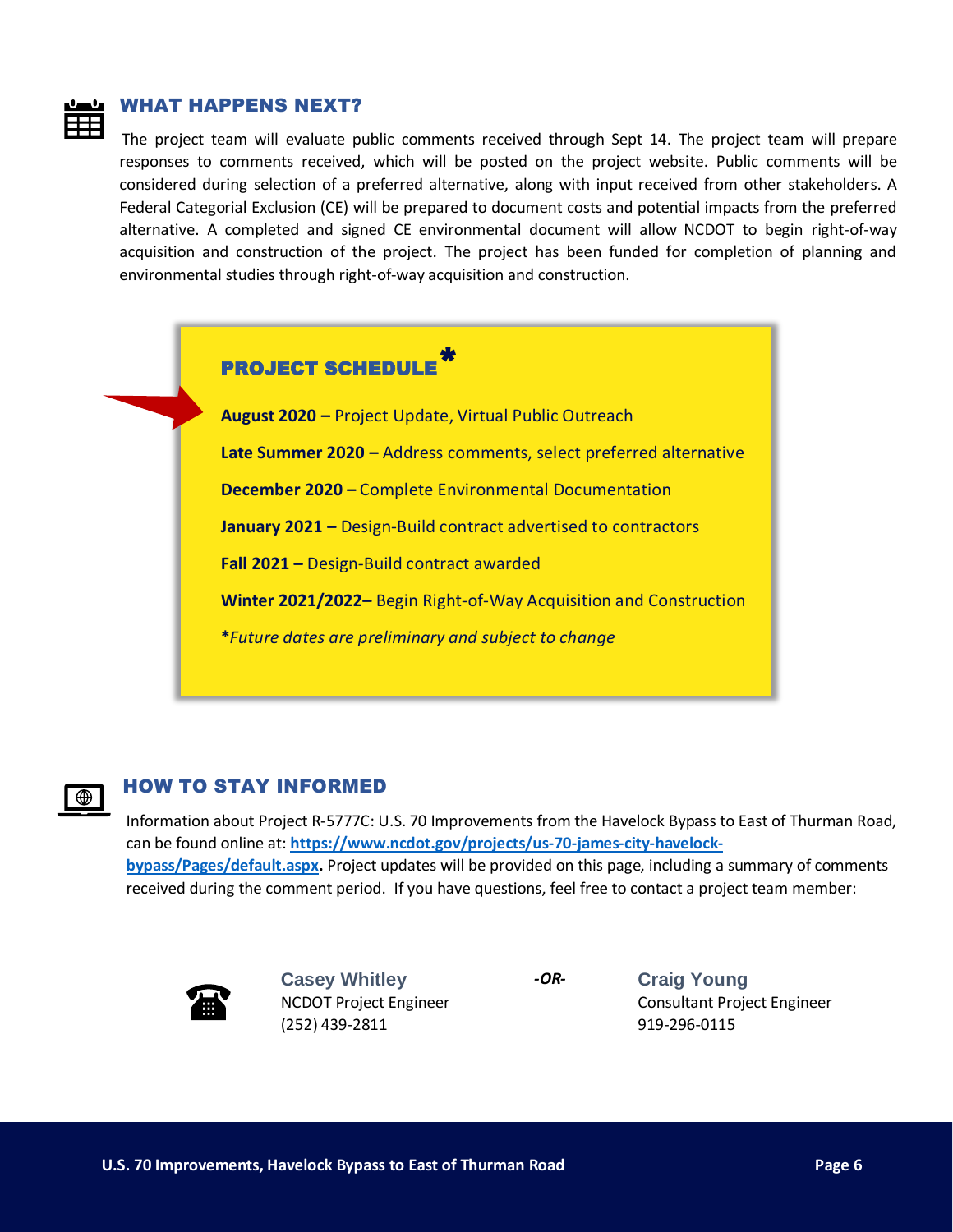#### RIGHT-OF-WAY PROCEDURES AND RELOCATION ASSISTANCE

The design-build contract is expected to be awarded Fall 2021, and right-of-way acquisition may begin shortly thereafter. The engineering firm awarded the contract will be responsible for right-of-way acquisition on behalf of NCDOT, and will be required to follow NCDOT's process. Owners will be compensated for property that would be required for new rightof-way, control of access (similar to right-of-way, but prohibits driveway access to the roadway or highway), and for temporary construction easements. NCDOT's process is outlined below.

**Right-of-way Procedures** -After decisions are made regarding the final design, the proposed right-of-way limits will be staked in the ground. If you are an affected property owner, a right-of-way agent will contact you and arrange a meeting. The agent will explain the plans and advise you as to how the project will affect you. The agent will inform you of your rights as a property owner. If permanent right-of-way is required, professionals who are familiar with real estate values will evaluate or appraise your property. The evaluations or appraisals will be reviewed for completeness and accuracy, and then the Right-of-way Agent will make a written offer to you. NCDOT must:

- Treat all owners and tenants equally
- Fully explain the owner's rights
- Pay just compensation in exchange for property rights
- Furnish relocation advisory assistance.

**Relocation Assistance** -If you are a relocatee, that is, if your residence or business is to be acquired as part of the project, additional assistance in the form of advice and compensation is available. You will also be provided with assistance regarding locations of comparable housing and/or commercial establishments, moving procedures, and moving aid. Moving expenses may be paid for you. Additional monetary compensation is available to help homeowners cope with mortgage increases, increased value of comparable homes, closing costs, etc. A similar program is available to assist business owners. The right-of-way agent can explain this assistance in greater detail. Additional information about the right-of-way process can also be found here:

**<https://connect.ncdot.gov/business/ROW/Pages/ROW-Support.aspx>**.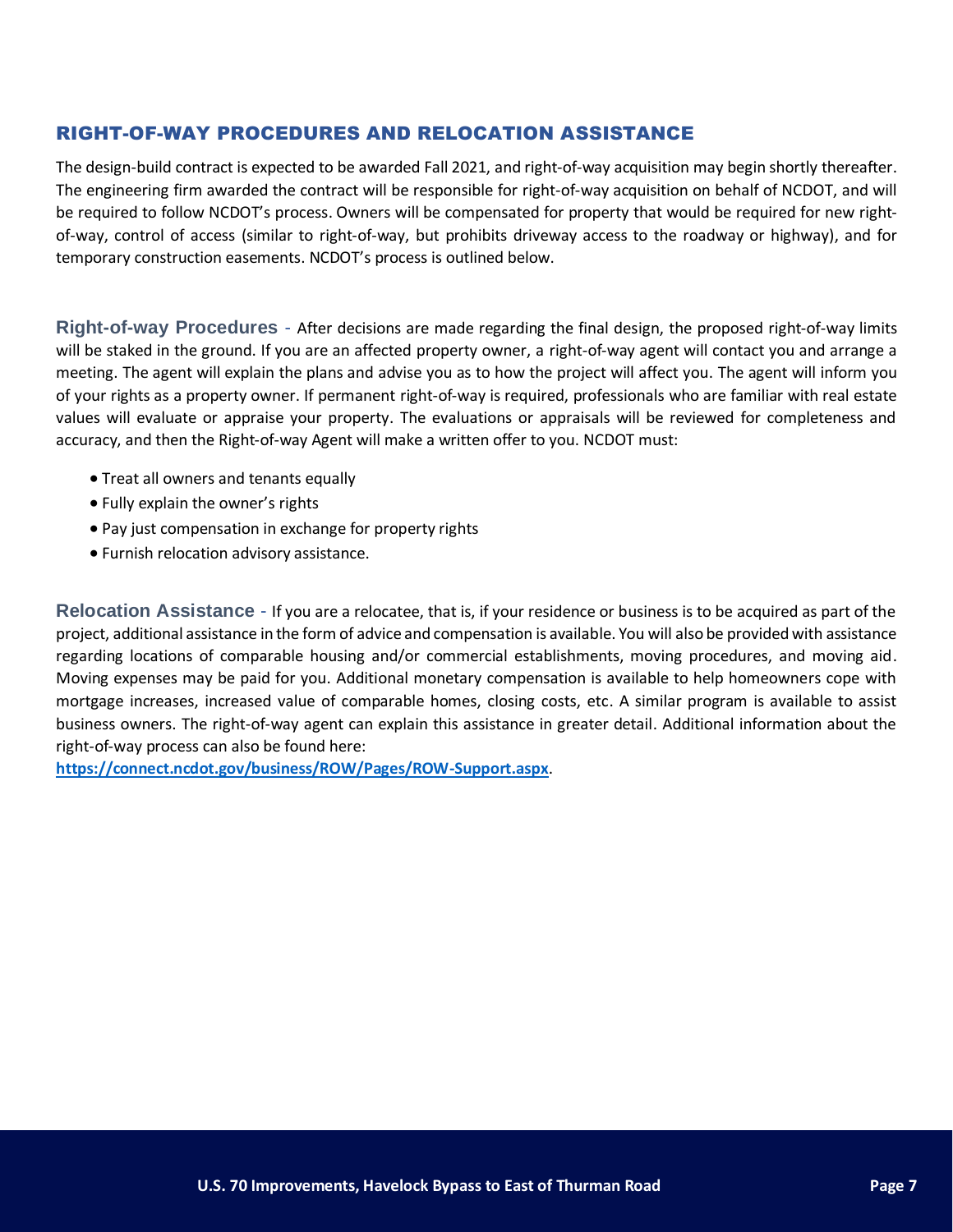# U.S. 70 IMPROVEMENTS FROM THE HAVELOCK BYPASS TO EAST OF THURMAN ROAD IN CRAVEN COUNTY **Comments**

|               | Name:                  | Date: |
|---------------|------------------------|-------|
| <b>Please</b> | Address:               |       |
| Print!        | City, State, Zip Code: |       |
|               | Phone/ E-mail address: |       |

Please share your thoughts and ideas regarding the proposed concepts for proposed interchanges and associated roadwork. You may return by mail, or by email to **[US70-Havelock2Thurman@publicinput.com](mailto:US70-Havelock2Thurman@publicinput.com)**. Comments are due by **September 14.**

- 1. **Is the information presented in this newsletter clear, and easy to understand?**
- 2. **Do you have comments about NCDOT's plans to upgrade U.S. 70 to interstate standards?**
- 3. **Which alternative do you prefer at each interchange? (**Please check the appropriate boxes)

| Interchange               | Alternative A<br><b>U.S. 70 Over</b><br><b>Cross Streets</b> | <b>Alternative B</b><br>U.S. 70 Under<br><b>Cross Streets</b> | <b>No Preference</b> |
|---------------------------|--------------------------------------------------------------|---------------------------------------------------------------|----------------------|
| Camp Kiro Road            |                                                              |                                                               |                      |
| <b>Fisher Avenue</b>      |                                                              |                                                               |                      |
| <b>Stately Pines Road</b> |                                                              |                                                               |                      |

**What are the reasons for your preference?** 

- 4. **Do you have any comments or concerns about potential property impacts? Please be specific.**
- 5. **Please share any additional comments about the project.**